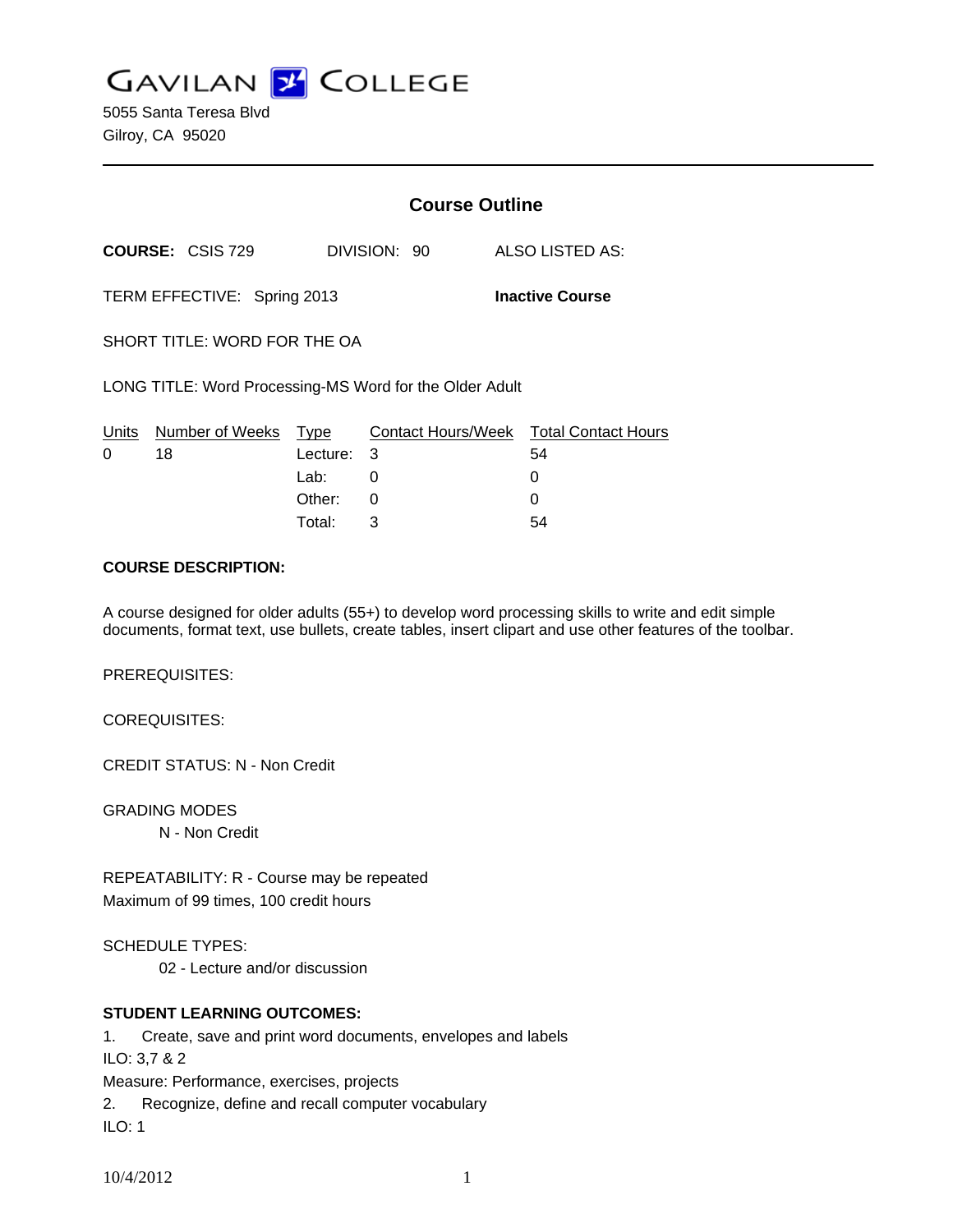Measure: computer exercises and oral communication

3. Apply computer vocabulary in written and spoken communication

ILO: 1 & 2

Measure: written assignments and oral communication

4. Organize and design a newsletter using clipart, graphics, and

other images

ILO: 3, 7, 5 & 2

Measure: Project

5. Open an existing report from a document, edit, reformat and print

the report

ILO: 2, 3, & 7

Measure: Project, demonstration

6. Insert, modify and format tables and charts

ILO: 2 & 3

Measure: Class assignment, project

# **CONTENT, STUDENT PERFORMANCE OBJECTIVES, OUT-OF-CLASS ASSIGNMENTS**

Inactive Course: 09/24/2012 3 Hours Overview of the Course The older adult will complete a pre-inventory or class survey on computer literacy The following course content will be explained and reviewed with the older adult: Getting Started and familiarizing yourself with the computer Anatomy of the 2002 Word Workspace Introduction to Creating a Word Document Computer Vocabulary: Document, Word Processor, launch an application, icons, reposition, customize, toolbar, commands Student Performance Objectives: Students will launch an application, print the document, insert and delete text, and reposition 3 Hours The following course content will be explained and reviewed with the older adult: Review of launching a document Title bar: Maximize, minimize, restore and close buttons Menu bar: Select from a variety of pull-down menus needed to execute commands in Word Standard toolbar: Shortcut buttons to execute common tasks such as printing, opening a new document Customizing the Toolbar: For special commands Formatting toolbar: Font, font size, text alignment and font style Ruler: For quick ways to set tabs and indents Insertion Point: The cursor File Marker: End of a document Mouse pointer: Moves onscreen as the mouse is moved Office Assistant: On-line helper View Buttons: Enable one to adjust their view of a document

10/4/2012 2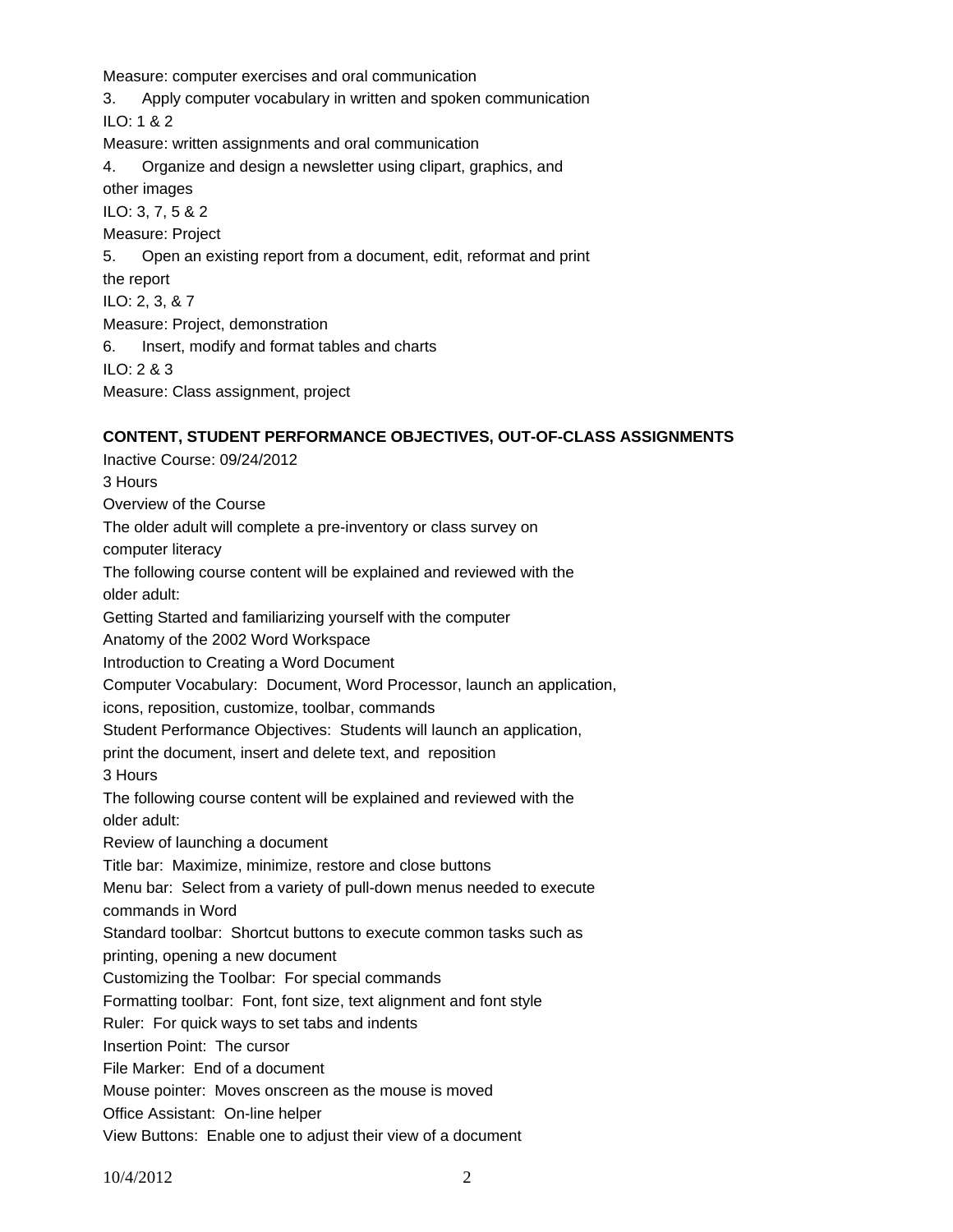Status Bar: Displays information about documents Taskbar: Toggle back and forth the between documents Workspace: The blank page to insert text and graphics Scrollbar: Moves you quickly around a document Computer Vocabulary: Screen elements, title bar, menu bar, standard toolbar, formatting toolbar, ruler, taskbar, workspace, office assistant, scrollbar Student Performance Objectives: Students will launch an application, print the document, insert and delete text, reposition and customize toolbars 3 Hours The following course content will be explained and reviewed with the older adult: Word Document Defaults: Margins, tab stops, page orientation, font, and text alignment, Computer Vocabulary: Left/right and top/bottom margins, tab font and alignment Student Performance Objectives: Students will set defaults for page margins, tab stops and page orientation. 3 Hours The following course content will be explained and reviewed with the older adult: Creating and selecting a new document with specific requirements and situations Inserting and deleting text and selecting blocks of test Opening an existing document and going back and forth between documents for editing and other options Selecting text blocks with the keyboard and mouse Computer Vocabulary: Select File, template and wizards Student Performance Objectives: Students will create a document, modify its text, save it and print it. 3 Hours The following course content will be explained and reviewed with the older adult: Manipulating Text: Changing character fonts and aligning text Relocating Text: Copy, Cut and Paste, drag and drop Saving Word Documents Preview before you print, printing a document Closing and exiting the document Computer Vocabulary: Cut, paste, copy, drag, drop Student Performance Objectives: Students will create a document, modify its text, save it and print it. 3 Hours The following course content will be explained and reviewed with the older adult: Producing documents that are more advanced with pizzazz and professional looking Setting tabs and margins in Word 2002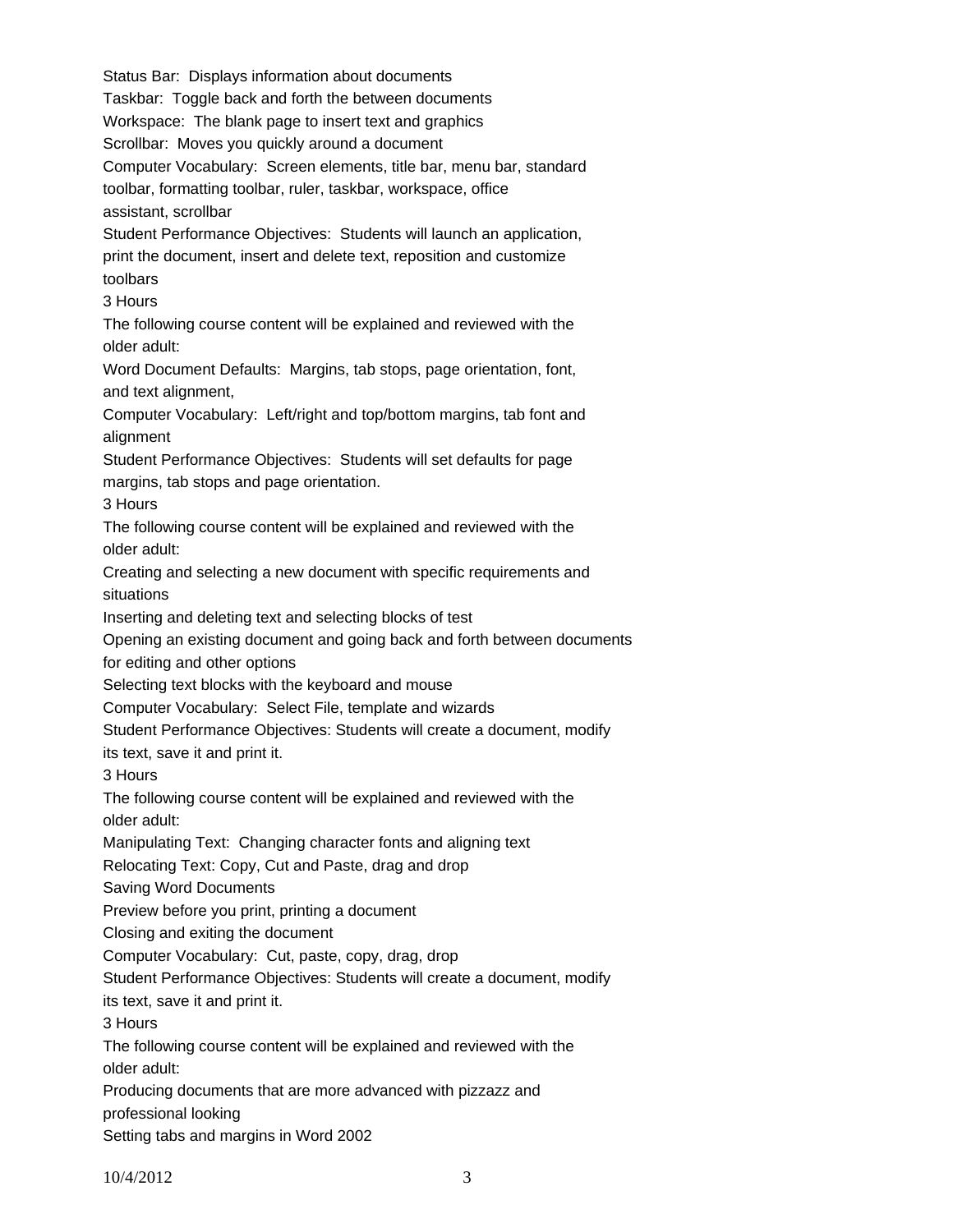Formatting a document: Learning about headers and footers and bullets Learning how to create documents using autoformat with columns and tables Emphasizing content with borders and shading Shrink to fit feature "Auto" features Addressing and making labels Sending word documents through e-mail Learning to use clipart in word documents Correcting spelling and grammar Computer Vocabulary: Headers, footers, borders, shading, auto features, clipart, graphics, tables and bullets Student Performance Objectives: Students will create a newsletter using the more advanced Word features.

### **METHODS OF INSTRUCTION:**

Instructional methods are lecture and some discussion on key concepts in a lab setting. Students will practice individualized lessons/exercises in an electronic format.

# **METHODS OF EVALUATION:**

#### **REPRESENTATIVE TEXTBOOKS:**

### **ARTICULATION and CERTIFICATE INFORMATION**

 Not Transferable UC TRANSFER: Not Transferable Associate Degree: CSU GE: IGETC: CSU TRANSFER:

#### **SUPPLEMENTAL DATA:**

Basic Skills: N Classification: L Noncredit Category: H Cooperative Education: Program Status: 2 Stand-alone Special Class Status: N CAN: CAN Sequence: CSU Crosswalk Course Department: CSU Crosswalk Course Number: Prior to College Level: Y Non Credit Enhanced Funding: N Funding Agency Code: Y